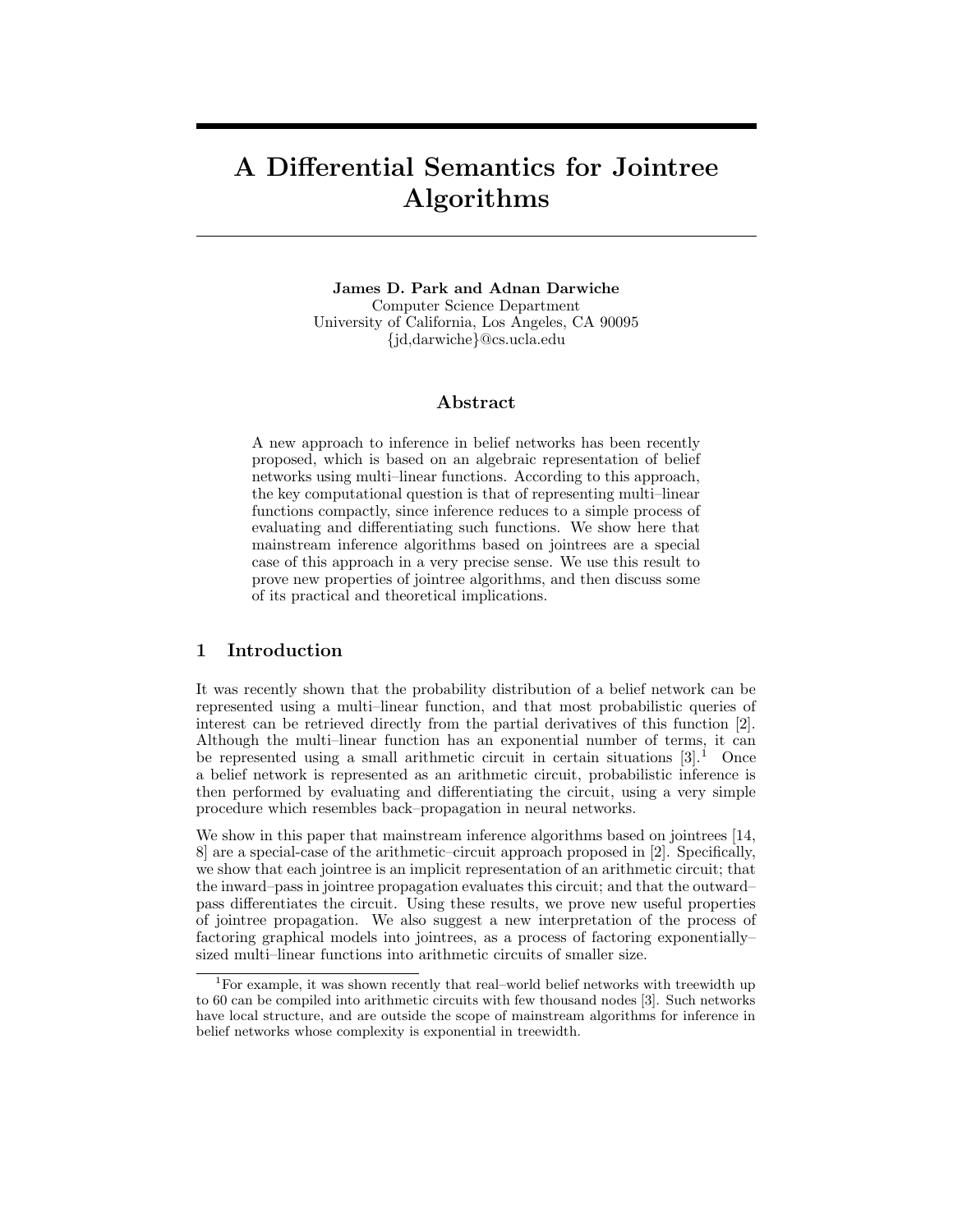| true  | true $\theta_{b a} = .2$ A             |                               | true  | true $\theta_{c a} = .8$                     |
|-------|----------------------------------------|-------------------------------|-------|----------------------------------------------|
| true  | <i>false</i> $\theta_{\bar{b} a} = .8$ | true $\theta_a = .6$          | true  | false $\theta_{\bar{c} a} = .2$              |
| false | true $\theta_{b \bar{a}} = .7$         | false $\theta_{\bar{a}} = .4$ | false | true $\theta_{c \bar{a}} = .15$              |
| false | false $\theta_{\bar{b} \bar{a}}=.3$    |                               |       | false false $\theta_{\bar{c} \bar{a}} = .85$ |

Figure 1: The CPTs of belief network  $B \leftarrow A \rightarrow C$ .

This paper is structured as follows. Sections 2 and 3 are dedicated to a review of inference approaches based on arithmetic circuits and jointrees. Section 4 shows that the jointree approach is a special case of the arithmetic–circuit approach, and discusses some practical implications of this finding. Finally, Section 5 closes with a new perspective on factoring graphical models. Proofs of all theorems can be found in the long version of this paper [11].

### 2 Belief networks as multi-linear functions

A belief network is a factored representation of a probability distribution. It consists of two parts: a directed acyclic graph (DAG) and a set of conditional probability tables (CPTs). For each node  $X$  and its parents  $U$ , we have a CPT that specifies the distribution of X given each instantiation **u** of the parents; see Figure  $1<sup>2</sup>$ 

A belief network is a representational factorization of a probability distribution, not a computational one. That is, although the network compactly represents the distribution, it needs to be processed further if one is to obtain answers to arbitrary probabilistic queries. Mainstream algorithms for inference in belief networks operate on the network to generate a computational factorization, allowing one to answer queries in time which is linear in the factorization size. A most influential computational factorization of belief networks is the jointree [14, 8, 6]. Standard jointree factorizations are structure–based: their size depend only on the network topology and is invariant to local CPT structure. This observation has triggered much research for alternative, finer–grained factorizations, since real-world networks can exhibit significant local structure that leads to smaller factorizations if exploited.

W e discuss next one of the latest proposals in this direction, which calls for using arithmetic circuits as a computational factorization of belief networks [2]. This proposal is based on viewing each belief network as a multi–linear function, which can be represented compactly using an arithmetic circuit. The multi–linear function itself contains two types of variables. First, evidence indicators, where for each variable X in the network, we have a variable  $\lambda_x$  for each value x of X. Second, network parameters, where for each variable  $X$  and its parents  $U$  in the network, we have a variable  $\theta_{x|\mathbf{u}}$  for each value x of X and instantiation **u** of **U**.

The multi–linear function has a term for each instantiation of the network variables, which is constructed by multiplying all evidence indicators and network parameters that are consistent with that instantiation. For example, the multi–linear function of the network in Figure 1 has eight terms corresponding to the eight instantiations of variables  $A, B, C: f = \lambda_a \lambda_b \lambda_c \theta_a \theta_{b|a} \theta_{c|a} + \lambda_a \lambda_b \lambda_{\bar{c}} \theta_a \theta_{b|a} \theta_{\bar{c}|a} + \ldots + \lambda_{\bar{a}} \lambda_{\bar{b}} \lambda_{\bar{c}} \theta_{\bar{a}} \theta_{\bar{b}|\bar{a}} \theta_{\bar{c}|\bar{a}}$ . We will often refer to such a multi-linear function as the *network polynomial*.

<sup>&</sup>lt;sup>2</sup>Variables are denoted by upper–case letters  $(A)$  and their values by lower–case letters (a). Sets of variables are denoted by bold–face upper–case letters  $(A)$  and their instantiations are denoted by bold–face lower–case letters  $(a)$ . For a variable A with values true and false, we use a to denote  $A= true$  and  $\bar{a}$  to denote  $A= false$ . Finally, for a variable X and its parents U, we use  $\theta_{x|\mathbf{u}}$  to denote the CPT entry corresponding to  $Pr(x | \mathbf{u})$ .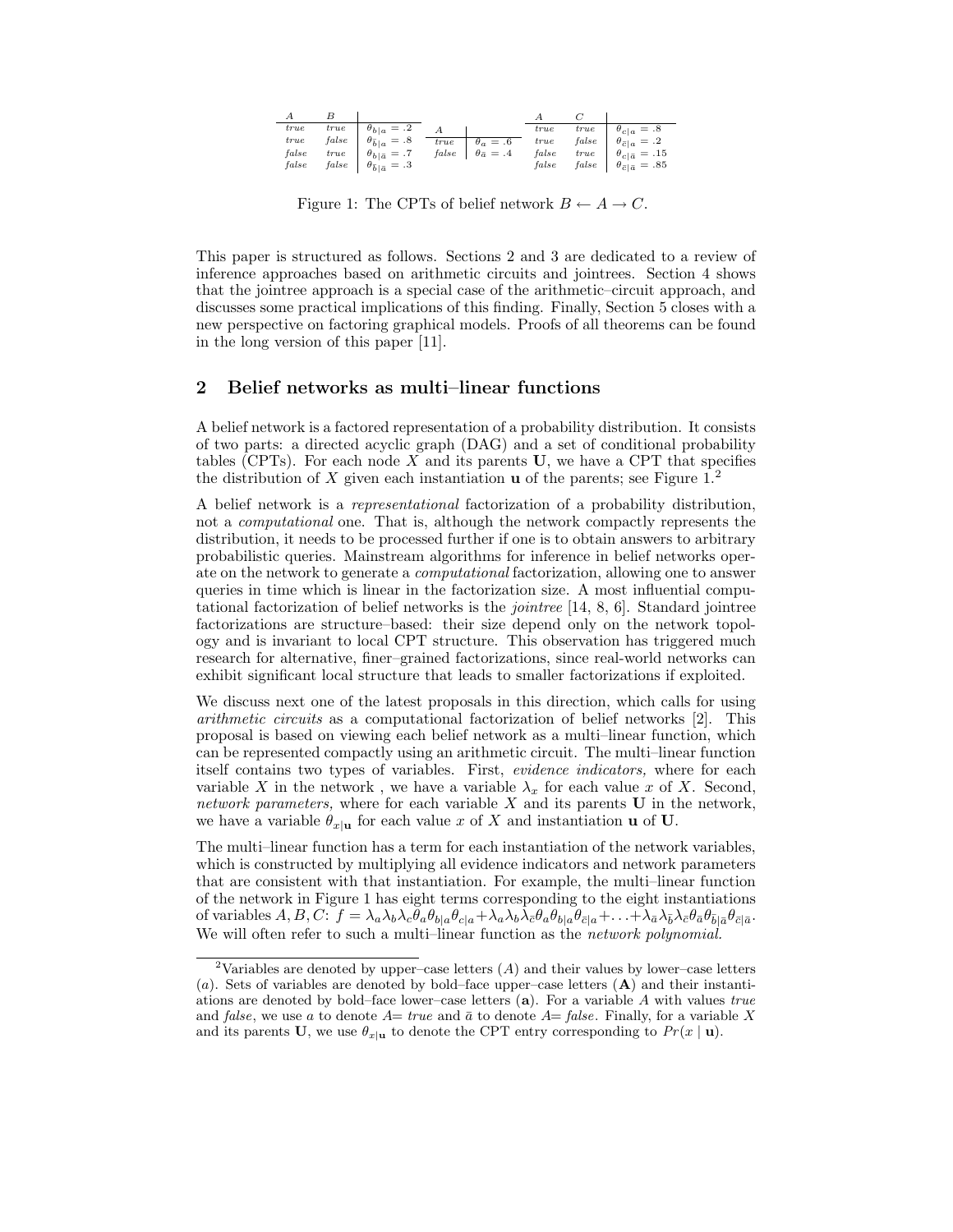

Figure 2: On the left: An arithmetic circuit which computes the function  $\lambda_a\lambda_b\theta_a\theta_{b|a}+\lambda_a\lambda_{\bar{b}}\theta_a\theta_{\bar{b}|a}+\lambda_{\bar{a}}\lambda_b\theta_{\bar{a}}\theta_{b|\bar{a}}+\lambda_{\bar{a}}\lambda_{\bar{b}}\theta_{\bar{a}}\theta_{\bar{b}|\bar{a}}$ . The circuit is a DAG, where leaf nodes represent function variables and internal nodes represent arithmetic operations. On the right: A belief network structure and its corresponding jointree.

Given the network polynomial  $f$ , we can answer any query with respect to the belief network. Specifically, let e be an instantiation of some network variables, and suppose we want to compute the probability of e. We can do this by simply evaluating the polynomial f while setting each evidence indicator  $\lambda_x$  to 1 if x is consistent with e, and to 0 otherwise. For the network in Figure 1, we can compute the probability of evidence  $\mathbf{e} = b\bar{c}$  by evaluating its polynomial above under  $\lambda_a = 1, \lambda_{\bar{a}} = 1, \lambda_b = 1, \lambda_{\bar{b}} = 0$  and  $\lambda_c = 0, \lambda_{\bar{c}} = 1$ . This leads to  $\theta_a \theta_{b|a} \theta_{\bar{c}|a} + \theta_{\bar{a}} \theta_{b|\bar{a}} \theta_{\bar{c}|\bar{a}},$ which equals the probability of  $b, \bar{c}$  in this case. We use  $f(\mathbf{e})$  to denote the result of evaluating the polynomial  $f$  under evidence  $e$  as given above.

This algebraic representation of belief networks is attractive as it allows us to obtain answers to a large number of probabilistic queries directly from the derivatives of the network polynomial [2]. For example, the posterior marginal  $Pr(x|\mathbf{e})$  for a variable  $X \not\in \mathbf{E}$  equals  $\frac{1}{f(\mathbf{e})}$  $\partial f(\mathbf{e})$  $\frac{\partial f(\mathbf{e})}{\partial \lambda_x}$ , where  $\frac{\partial f(\mathbf{e})}{\partial \lambda_x}$  is the partial derivative of f wrt  $\lambda_x$ evaluated at e. Second, the probability of evidence e after having retracted the value of some variable X from **e**,  $Pr(e - X)$ , equals  $\sum_{x} \frac{\partial f(e)}{\partial \lambda_x}$  $\frac{\partial f(\mathbf{e})}{\partial \lambda_x}$ . Third, the posterior marginal  $Pr(x, \mathbf{u}|\mathbf{e})$  for a variable X and its parents U equals  $\frac{\theta_{x|\mathbf{u}}}{f(\mathbf{e})}$  $\partial f(\mathbf{e})$  $\frac{\partial f(\mathbf{e})}{\partial \theta_{x|\mathbf{u}}}.$ 

The network polynomial has an exponential number of terms, yet one can represent it compactly in certain cases using an arithmetic circuit; see Figure 2. The (first) partial derivatives of an arithmetic circuit can all be computed simultaneously in time linear in the circuit size [2, 12]. The procedure resembles the back–propagation algorithm for neural networks as it evaluates the circuit in a single upward–pass, and then differentiates it through a single downward–pass.

The main computational question is then that of generating the smallest arithmetic circuit that computes the network polynomial. A structure–based approach for this has been given in [2], which is guaranteed to generate a circuit whose size is bounded by  $O(n \exp(w))$ , where n is the number of nodes in the network and w is its treewidth. A more recent approach, however, which exploits local structure has been presented in [3] and was shown experimentally to generate small arithmetic circuits for networks whose treewidth is up to 60. As we show in the rest of this paper, the process of factoring a belief network into a jointree is yet another method for generating an arithmetic circuit for the network. Specifically, we show that the jointree structure is an implicit representation of such a circuit, and that jointree propagation corresponds to circuit evaluation and differentiation. Moreover, the difference between Shenoy–Shafer and Hugin propagation turns out to be a difference in the numeric scheme used for circuit differentiation [11].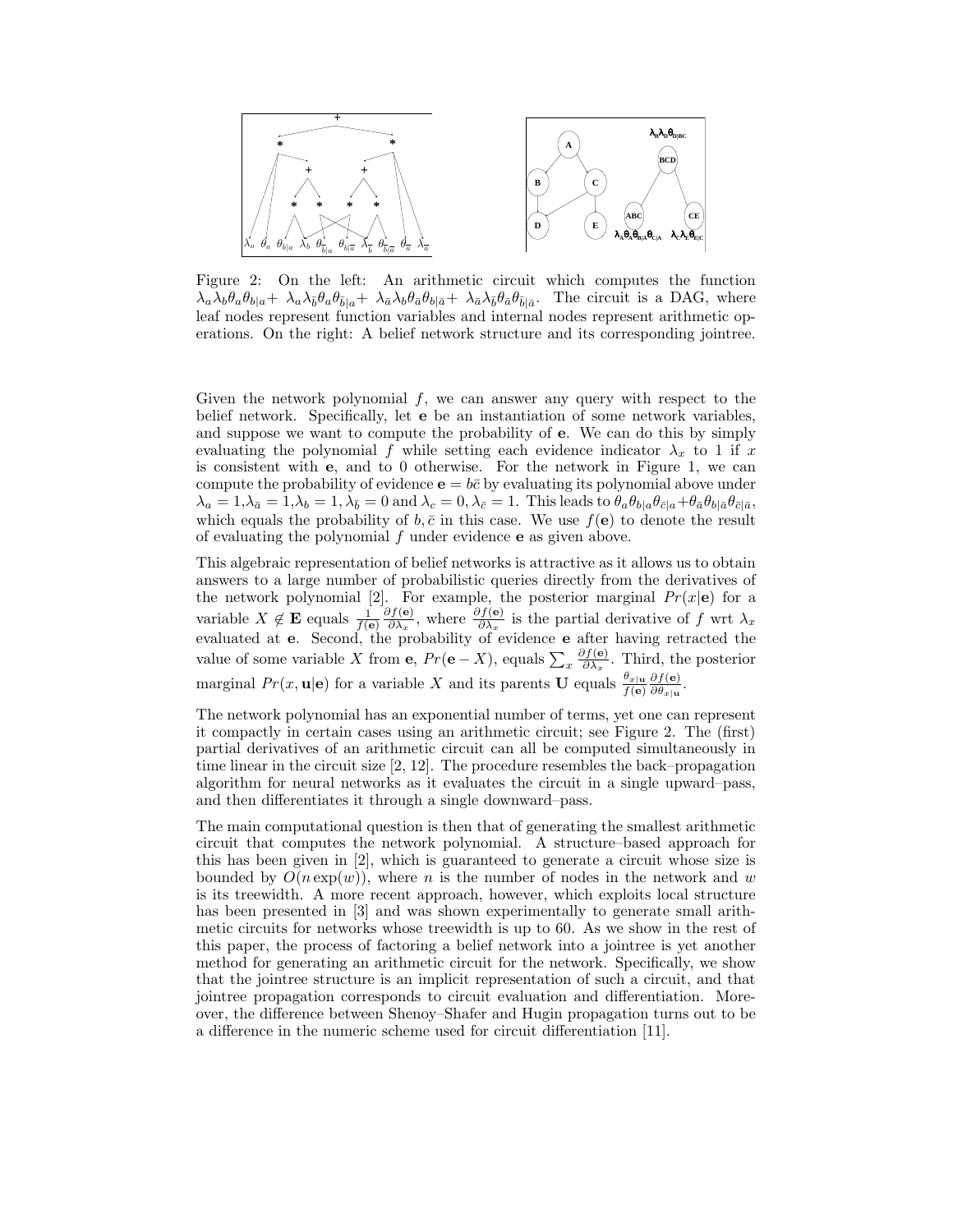#### 3 Jointree Algorithms

We now review jointree algorithms, which are quite influential in graphical models. Let B be a belief network. A jointree for B is a pair  $(\mathcal{T}, \mathcal{L})$ , where T is a tree and  $\mathcal L$  is a function that assigns labels to nodes in  $\mathcal T$ . A jointree must satisfy three properties: (1) each label  $\mathcal{L}(i)$  is a set of variables in the belief network; (2) each network variable  $X$  and its parents  $U$  (a family) must appear together in some label  $\mathcal{L}(i)$ ; (3) if a variable appears in the labels of i and j, it must also appear in the label of each node k on the path connecting them. The label of edge ij in  $T$  is defined as  $\mathcal{L}(i) \cap \mathcal{L}(j)$ . We will refer to the nodes of a jointree (and sometimes their labels) as *clusters*. We will also refer to the edges of a jointree (and sometimes their labels) as separators. Figure 2 depicts a belief network and one of its jointrees.

Jointree algorithms start by constructing a jointree for a given belief network [14, 8, 6. They also associate *tables* (also called *potentials*) with clusters and separators.<sup>3</sup> The *conditional probability table* (CPT or CP Table) of each variable  $X$  with parents U, denoted  $\theta_{X|U}$ , is assigned to a cluster that contains X and U. In addition, an evidence table over variable X, denoted  $\lambda_X$ , is assigned to a cluster that contains X. Figure 2 depicts the assignments of evidence and CP tables to clusters. Evidence e is entered into a jointree by initializing evidence tables as follows: we set  $\lambda_X(x)$  to 1 if x is consistent with evidence **e**, and we set  $\lambda_X(x)$  to 0 otherwise.

Given some evidence e, a jointree algorithm propagates messages between clusters. After passing two message per edge in the jointree, one can compute the marginals  $Pr(C, e)$  for every cluster C. There are two main methods for propagating messages in a jointree: the Shenoy–Shafer architecture [14] and the Hugin architecture [8].

Shenoy–Shafer propagation proceeds as follows [14]. First, evidence e is then entered into the jointree. A cluster is then selected as the root and message propagation proceeds in two phases, inward and outward. In the inward phase, messages are passed toward the root. In the outward phase, messages are passed away from the root. Cluster  $i$  sends a message to cluster  $j$  only when it has received messages from all its other neighbors k. A message from cluster i to cluster j is a table  $M_{ij}$ defined as follows:  $\widetilde{M}_{ij} = \sum_{\substack{\mathbf{C} \setminus \mathbf{S}}} \phi_i \prod_{k \neq j} M_{ki}$ , where **C** are the variables of cluster i, S are the variables of separator ij, and  $\phi_i$  is the multiplication of all evidence and CP tables assigned to cluster  $i$ . Once message propagation is finished, we have  $Pr(\mathbf{C}, \mathbf{e}) = \phi_i \prod_k \widetilde{M}_{ki}$ , where **C** are the variables of cluster *i*.

Hugin propagation proceeds similarly to Shenoy–Shafer by entering evidence; selecting a cluster as root; and propagating messages in two phases, inward and outward [8]. The Hugin method, however, differs in some major ways. It maintains a table  $\Phi_{ij}$  with each separator, whose entries are initialized to 1s. It also maintains a table  $\Phi_i$  with each cluster i, initialized to the multiplication of all CPTs and evidence tables assigned to cluster i. Cluster i passes a message to neighboring cluster j only when i has received messages from all its other neighbors  $k$ . When cluster i is ready to send a message to cluster  $j$ , it does the following. First, it saves the table of separator  $\Phi_{ij}$  into  $\Phi_{ij}^{old}$ . Second, it computes a new separator table  $\Phi_{ij} = \sum_{\mathbf{C}\setminus\mathbf{S}} \Phi_i$ , where **C** are the variables of cluster i and **S** are the variables of separator ij. Third, it computes a message to cluster j:  $M_{ij} = \frac{\Phi_{ij}}{\Phi_{ij}^{old}}$ . Finally, it multiplies the computed message into the table of cluster j:  $\Phi_j = \Phi_j M_{ij}$ . After the inward and outward– passes of Hugin propagation are completed, we have:  $Pr(\mathbf{C}, \mathbf{e}) = \Phi_i$ , where **C** are the variables of cluster i.

<sup>&</sup>lt;sup>3</sup>A table is an array which is indexed by variable instantiations. Specifically, a table  $\phi$ over variables **X** is indexed by the instantiations **x** of **X**. Its entries  $\phi(\mathbf{x})$  are in [0, 1].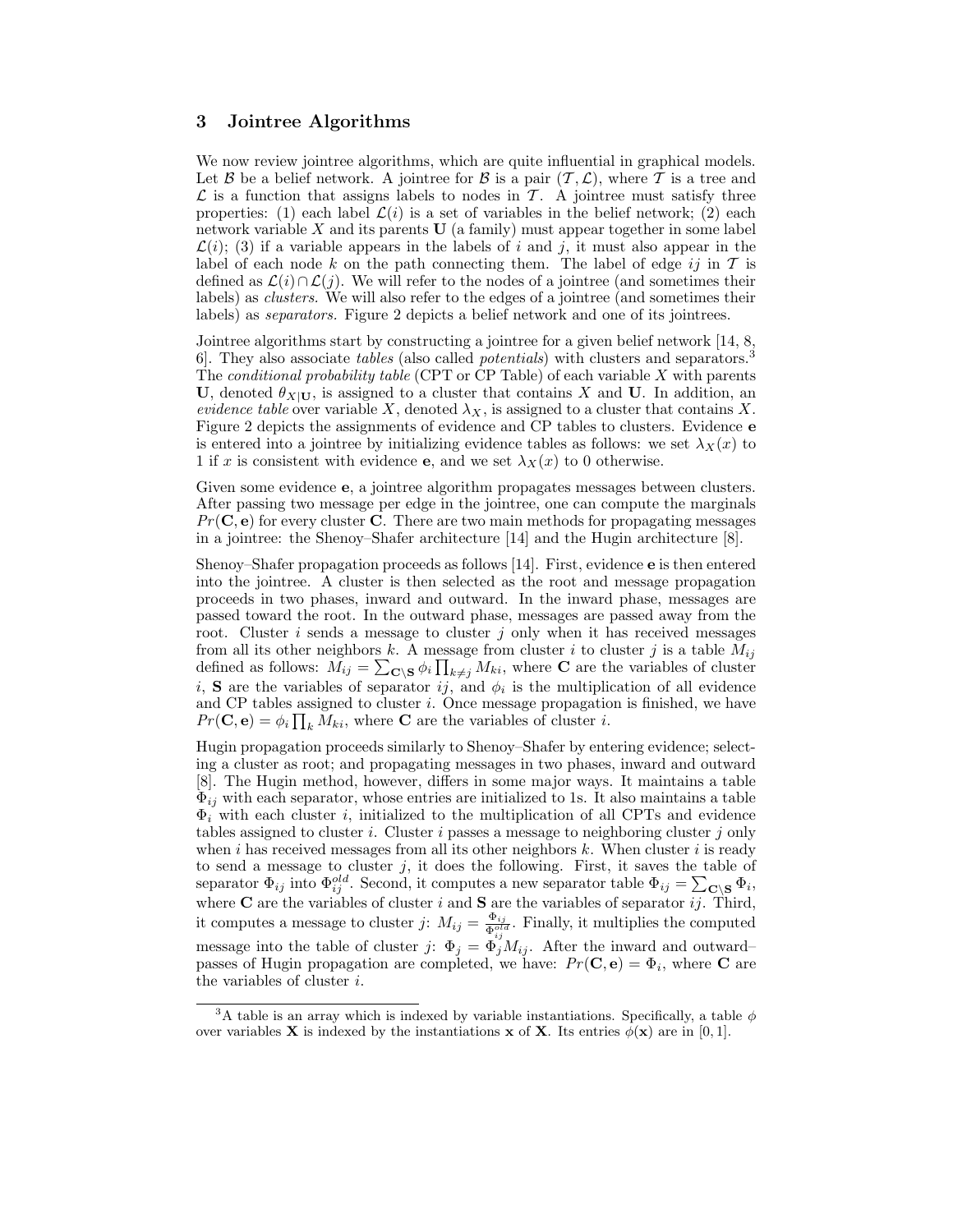#### 4 Jointrees as arithmetic circuits

We now show that every jointree (together with a root cluster and a particular assignment of evidence and CP tables to clusters) corresponds precisely to an arithmetic circuit that computes the network polynomial. We also show that the inward– pass of the Shenoy–Shafer architecture evaluates this circuit, while the outward–pass differentiates it. We show a similar result for the Hugin architecture.

Definition 1 Given a root cluster, a particular assignment of evidence and CP tables to clusters, the arithmetic circuit embedded in a jointree is defined as follows:<sup>4</sup>

Nodes: The circuit includes: an output addition node  $f$ ; an addition node  $s$  for each instantiation of a separator  $S$ ; a multiplication node c for each instantiation of a cluster C; an input node  $\lambda_x$  for each instantiation x of variable X; an input node  $\theta_{x|y}$  for each instantiation xu of family XU.

Edges: The children of the output node f are the multiplication nodes generated by the root cluster; the children of an addition node s are all compatible nodes generated by the child cluster; the children of a multiplication node  $c$  are all compatible nodes generated by child separators, and all compatible input nodes assigned to cluster C.

Hence, separators contribute addition nodes and clusters contribute multiplication nodes. Moreover, the structure of the jointree dictates how these nodes are connected into a circuit. The arithmetic circuit in Figure 2 is embedded in the jointree  $A - AB$ , with cluster A as the root, and with tables  $\lambda_A, \theta_A$  assigned to cluster A and tables  $\lambda_B$  and  $\theta_{B|A}$  assigned to cluster B.

Theorem 1 The circuit embedded in a jointree computes the network polynomial.

Therefore, by constructing a jointree one is generating a compact representation of the network polynomial in terms of an arithmetic circuit.

We are now ready to state our basic results on the differential semantics of jointree propagation, but we need some notational conventions first. In the following three theorems: f denotes the circuit embedded in a jointree or its (unique) output node; s denotes a separator instantiation or the addition node generated by that instantiation; and c denotes a cluster instantiation or the multiplication node generated by that instantiation. Moreover, the value that a circuit node  $v$  takes under evidence **e** is denoted  $v(e)$ . Recall that a circuit (or network polynomial) is evaluated under evidence e by setting each input  $\lambda_x$  to 1 if x is consistent with e; and to 0 otherwise. Finally, recall that  $\partial f / \partial v$  represents the derivative of the circuit output with respect to node v. Our first result relates to Shenoy–Shafer propagation.

Theorem 2 The messages produced using Shenoy–Shafer propagation on a jointree under evidence e have the following semantics. For each inward message  $M_{ij}$ , we have  $M_{ij}(\mathbf{s}) = \mathbf{s}(\mathbf{e})$ . For each outward message  $M_{ji}$ , we have  $M_{ji}(\mathbf{s}) = \frac{\partial f(\mathbf{e})}{\partial \mathbf{s}}$ .

Hence, if we interpret separator instantiations as addition nodes in a circuit as given by Definition 1, we get that a message directed towards the jointree root contains the values of these addition nodes, while a message directed outward from the root contains the partial derivatives of the circuit output with respect to these nodes.

Shenoy–Shafer propagation does not compute derivatives with respect to input nodes  $\lambda_x$  and  $\theta_{x|u}$ , but these can be obtained using local computations as follows.

 $4$ Given a root cluster, one can direct the jointree by having arrows point away from the root, which also defines a parent/child relationship between clusters and separators.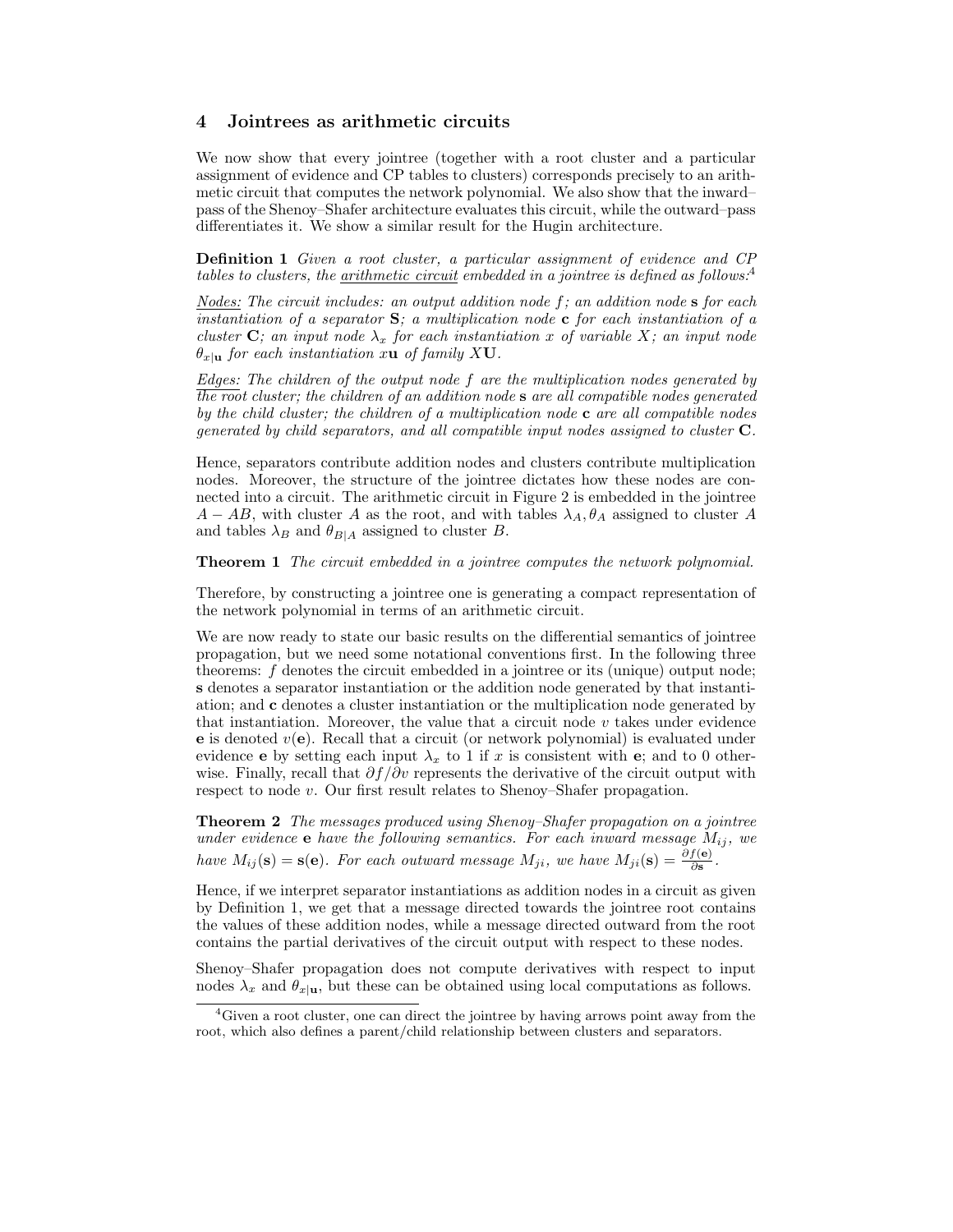**Theorem 3** If evidence table  $\lambda_X$  is assigned to cluster i with variables C:

$$
\frac{\partial f(\mathbf{e})}{\partial \lambda_x} = \left[ \sum_{\mathbf{C} \setminus X} \prod_j M_{ji} \prod_{\psi \neq \lambda_X} \psi \right] (x), \tag{1}
$$

where  $\psi$  ranges over all evidence and CP tables assigned to cluster i. Moreover, if CPT  $\theta_{X|U}$  is assigned to cluster i with variables C:

$$
\frac{\partial f(\mathbf{e})}{\partial \theta_{x|\mathbf{u}}} = \left[ \sum_{\mathbf{C} \setminus X\mathbf{U}} \prod_j M_{ji} \prod_{\psi \neq \theta_{X|\mathbf{U}}} \psi \right] (x\mathbf{u}), \tag{2}
$$

where  $\psi$  ranges over all evidence and CP tables assigned to cluster i.

Therefore, even though Shenoy–Shafer propagation does not fully differentiate the embedded circuit, the differentiation process can be completed through local computations after propagation has finished.<sup>5</sup>

We now discuss some applications of the partial derivatives with respect to evidence indicators  $\lambda_x$  and network parameters  $\theta_{x|y}$ .

Fast retraction  $&\&$  evidence flipping. Suppose jointree propagation has been performed using evidence e, which gives us access directly to the probability of e. Suppose now we are interested in the probability of a different evidence  $e'$ , which results from changing the value of some variable  $X$  in  $e$  to a new value  $x$ . The probability of **e**' in this case is equal to  $\frac{\partial f(\mathbf{e})}{\partial \lambda_x}$  [2], which can be obtained as given by Equation 1. The ability to perform this computation efficiently is crucial for algorithms that try to approximate maximum aposteriori hypothesis  $(MAP)$  using local search [9, 10]. Another application of this derivative is in computing the probability of evidence  $e'$ , which results from retracting the value of some variable X from e:  $Pr(e') = \sum_{x} \frac{\partial f(e)}{\partial \lambda_x}$  $\frac{\partial f(\mathbf{e})}{\partial \lambda_x}$ . This computation is key to analyzing evidence conflict, as it allows us to determine the extent to which one piece of evidence is contradicted by the remaining pieces.

Sensitivity analysis & parameter learning. The derivative  $\frac{\partial Pr(\mathbf{e})}{\partial \theta_{x|\mathbf{u}}}$  is essential for sensitivity analysis—it is the basis for an efficient approach that identifies minimal network parameters changes that are necessary to satisfy constraints on probabilistic queries [1]. This derivative is also crucial for gradient ascent approaches for learning network parameters as it is required to compute the gradient

 ${}^{5}$ Hugin propagation also corresponds to circuit evaluation/differentiation:

Theorem 4 Cluster tables, separator tables and messages produced using Hugin propagation under evidence e have the following semantics: For table  $\Phi_i$  of cluster i with variables **C**:  $\Phi_i(\mathbf{c}) = \mathbf{c}(\mathbf{e}) \frac{\partial f(\mathbf{e})}{\partial \mathbf{c}}$ . For table  $\Phi_{ij}$  of separator ij with variables **S**:  $\Phi_{ij}(\mathbf{s}) = \mathbf{s}(\mathbf{e}) \frac{\partial f(\mathbf{e})}{\partial \mathbf{s}}$ . For each inward message  $M_{ij}$ , we have  $M_{ij}(\mathbf{s}) = \mathbf{s}(\mathbf{e})$ . For each outward message  $M_{ji}$ , we have  $M_{ji}(\mathbf{s}) = \frac{\partial f(\mathbf{e})}{\partial \mathbf{s}}$  if  $\mathbf{s}(\mathbf{e}) \neq 0$ .

Again, Hugin propagation does not compute derivatives with respect to input nodes  $\lambda_x$ and  $\theta_{x|\mathbf{u}}$ . Even for addition and multiplication nodes, it only retains derivatives multiplied by values. Hence, if we want to recover the derivative with respect to, say, multiplication node  $c$ , we must know the value of this node and it must be different than zero. In such a case, we have  $\partial f(\mathbf{e})/\partial \mathbf{c} = \Phi_i(\mathbf{c})/\mathbf{c}(\mathbf{e})$ , where  $\Phi_i$  is the table associated with the cluster i that generates node c. One can also compute the quantity v  $\partial f / \partial v$  for input nodes using equations similar to those in Theorem 3. But such quantities will be useful for obtaining derivatives only if the values of such input nodes are not zero. Hence, Shenoy–Shafer propagation is more informative than Hugin propagation as far as the computation of derivatives is concerned.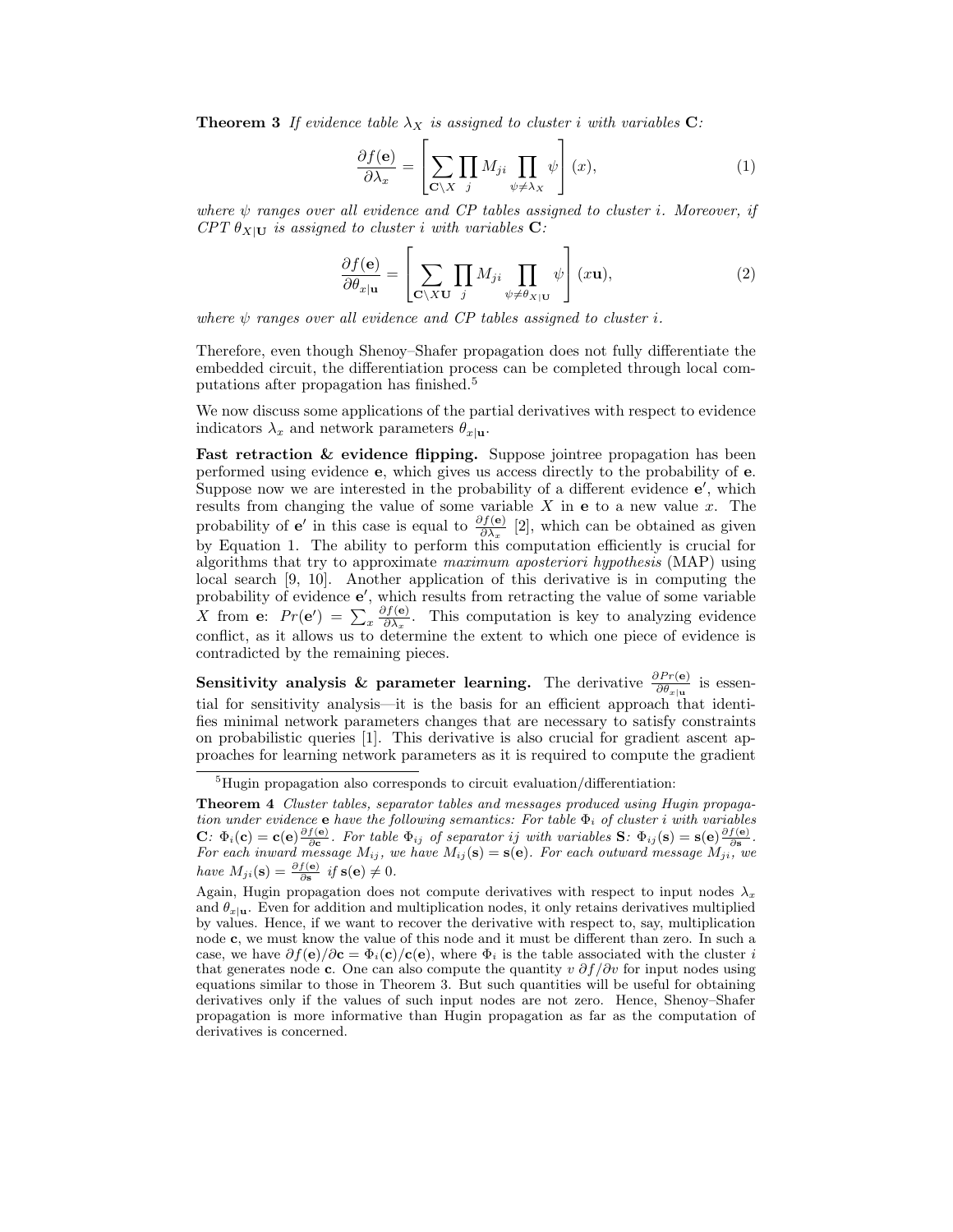used for deciding moves in the search space [13]. This derivative equals  $\frac{\partial f(\mathbf{e})}{\partial \theta_{x|\mathbf{u}}},$  and can be obtained as given by Equation 2. The only other method we are aware of to compute this derivative (beyond the one in [2]) is the one using the identity  $\partial Pr(\mathbf{e})/\partial \theta_{x|\mathbf{u}} = Pr(x, \mathbf{u}, \mathbf{e})/\theta_{x|\mathbf{u}}$ , which requires  $\theta_{x|\mathbf{u}} \neq 0$  [13]. Hence, our results seem to suggest the first general approach for computing this derivative using standard jointree propagation.

Bounding rounding errors. Jointree propagation gives exact results only when infinite precision arithmetic is used. In practice, however, finite precision floating– point arithmetic is typically used, in which case the differential semantics of jointree propagation can be used to bound the rounding error in the computed probability of evidence. See the full paper [11] for details on computing this bound.

## 5 A new perspective on factoring graphical models

We have shown in this paper that each jointree can be viewed as an implicit representation of an arithmetic circuit which computes the network polynomial, and that jointree propagation corresponds to an evaluation and differentiation of the circuit. These results have been useful in unifying the circuit approach presented in [2] with jointree approaches, and in uncovering more properties of jointree propagation.

Another outcome of these results relates to the level at which it is useful to phrase the problem of factoring graphical probabilistic models. Specifically, the perspective we are promoting here is that probability distributions defined by graphical models should be viewed as multi–linear functions, and the construction of jointrees should be viewed as a process of constructing arithmetic circuits that compute these functions. That is, the fundamental object being factored is a multi–linear function, and the fundamental result of the factorization is an arithmetic circuit. A graphical model is a useful abstraction of the multi–linear function, and a jointree is a useful structure for embedding the arithmetic circuit.

This view of factoring is useful since it allows us to cast the factoring problem in more refined terms, which puts us in a better position to exploit the local structure of graphical models in the factorization process. Note that the topology of a graphical model defines the form of the multi–linear function, while the model's local structure (as exhibited in its CPTs) constrains the values of variables appearing in the function. One can factor a multi–linear function without knowledge of such constraints, but the resulting factorizations will not be optimal. For a dramatic example, consider a fully connected network with variables  $X_1, \ldots, X_n$ , where all parameters are equal to  $\frac{1}{2}$ . Any jointree for the network will have a cluster of size n, leading to  $O(\exp(n))$  complexity. There is, however, a circuit of  $O(n)$  size here, since the network polynomial can be easily factored as:  $f = \left(\frac{1}{2}\right)^n \prod_{i=1}^n (\lambda_{x_i} + \lambda_{\bar{x}_i}).$ 

Hence, in the presence of local structure, it appears more promising to factor the graphical model into the more refined arithmetic circuit since not every arithmetic circuit can be embedded in a jointree. This promise is made apparent by the results in [3], which we sketch next. First, the multi–linear function of a belief network is "encoded" using a propositional theory, which is expressive enough to capture the form of the multi–linear function in addition to constraints on its variables. The theory is then compiled into a special logical form, known as deterministic decomposable negation normal form. An arithmetic circuit is finally extracted from that form. The method was able to generate relatively small arithmetic circuits for a significant suite of real–world belief networks with treewidths up to 60.

It is worth mentioning here that the above perspective is in harmony with recent